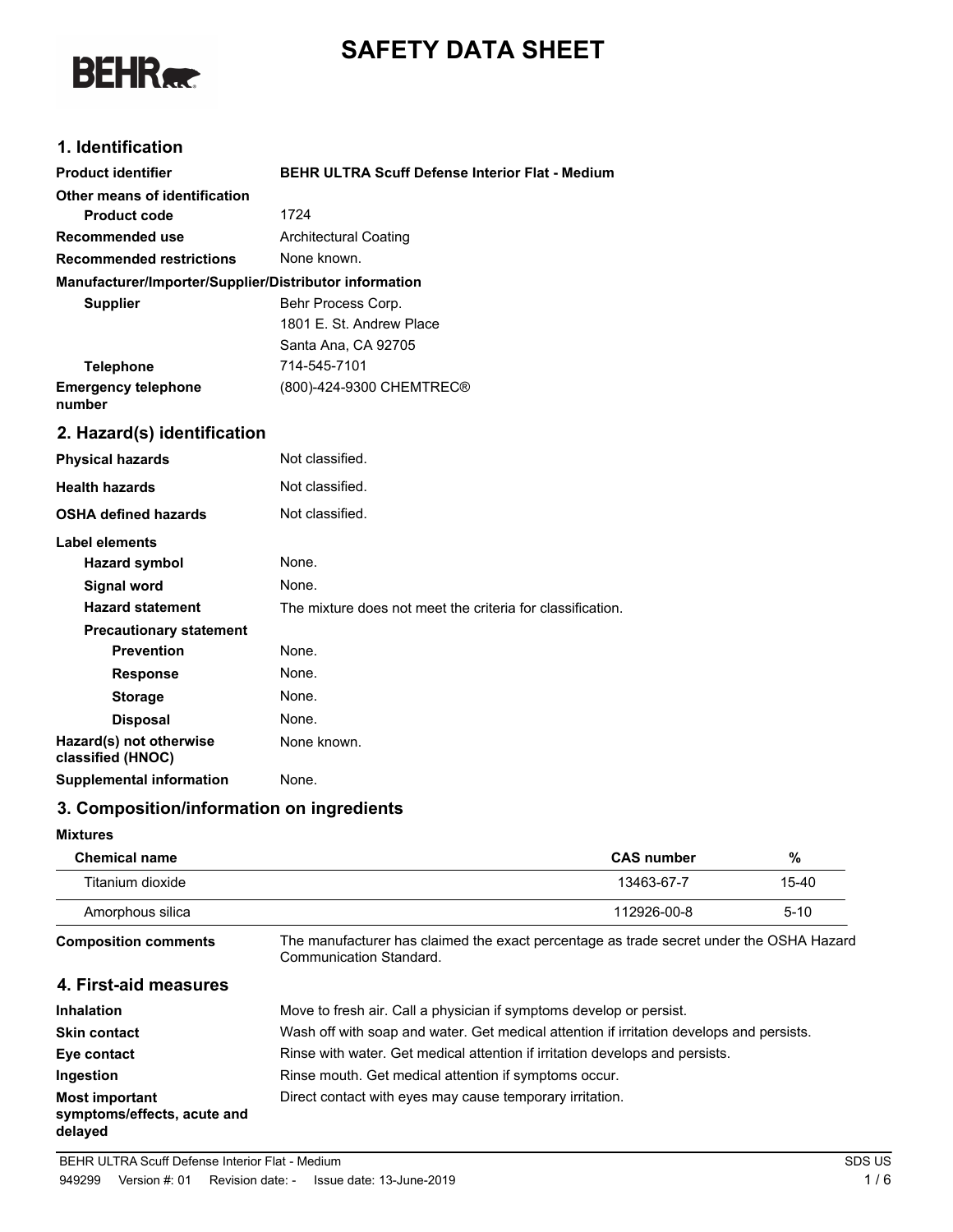**Indication of immediate** Treat symptomatically. **medical attention and special treatment needed** Ensure that medical personnel are aware of the material(s) involved, and take precautions to protect themselves. **General information 5. Fire-fighting measures Suitable extinguishing media** Water fog. Foam. Dry chemical powder. Carbon dioxide (CO2). **Unsuitable extinguishing** Do not use water jet as an extinguisher, as this will spread the fire. **media Specific hazards arising from** During fire, gases hazardous to health may be formed. **the chemical Special protective equipment** Self-contained breathing apparatus and full protective clothing must be worn in case of fire. **and precautions for firefighters Fire fighting** Move containers from fire area if you can do so without risk. **equipment/instructions Specific methods** Use standard firefighting procedures and consider the hazards of other involved materials. General fire hazards **No unusual fire or explosion hazards noted. 6. Accidental release measures Personal precautions,** Keep unnecessary personnel away. For personal protection, see section 8 of the SDS.

**protective equipment and emergency procedures** Large Spills: Stop the flow of material, if this is without risk. Dike the spilled material, where this is possible. Absorb in vermiculite, dry sand or earth and place into containers. Following product recovery, flush area with water. Small Spills: Wipe up with absorbent material (e.g. cloth, fleece). Clean surface thoroughly to remove residual contamination. Never return spills to original containers for re-use. For waste disposal, see section 13 of the SDS. **Methods and materials for containment and cleaning up Environmental precautions** Avoid discharge into drains, water courses or onto the ground. **7. Handling and storage Precautions for safe handling** Avoid prolonged exposure. Observe good industrial hygiene practices.

Store in tightly closed container. Store away from incompatible materials (see Section 10 of the SDS). **Conditions for safe storage, including any incompatibilities**

### **8. Exposure controls/personal protection**

#### **Occupational exposure limits**

| US. OSHA Table Z-1 Limits for Air Contaminants (29 CFR 1910.1000)<br><b>Components</b> | <b>Type</b> | Value             | <b>Form</b>          |
|----------------------------------------------------------------------------------------|-------------|-------------------|----------------------|
| Titanium dioxide (CAS<br>13463-67-7)                                                   | PEL         | $15 \text{ mg/m}$ | Total dust.          |
| US. OSHA Table Z-3 (29 CFR 1910.1000)                                                  |             |                   |                      |
| <b>Components</b>                                                                      | <b>Type</b> | Value             | <b>Form</b>          |
| Amorphous silica (CAS<br>112926-00-8)                                                  | <b>TWA</b>  | $0.8$ mg/m $3$    |                      |
|                                                                                        |             | 20 mppcf          |                      |
| Titanium dioxide (CAS<br>13463-67-7)                                                   | <b>TWA</b>  | $5 \text{ mg/m}$  | Respirable fraction. |
|                                                                                        |             | $15 \text{ mg/m}$ | Total dust.          |
|                                                                                        |             | 50 mppcf          | Total dust.          |
|                                                                                        |             | 15 mppcf          | Respirable fraction. |
| US. ACGIH Threshold Limit Values                                                       |             |                   |                      |
| <b>Components</b>                                                                      | <b>Type</b> | Value             |                      |
| Titanium dioxide (CAS<br>13463-67-7)                                                   | TWA         | 10 $mg/m3$        |                      |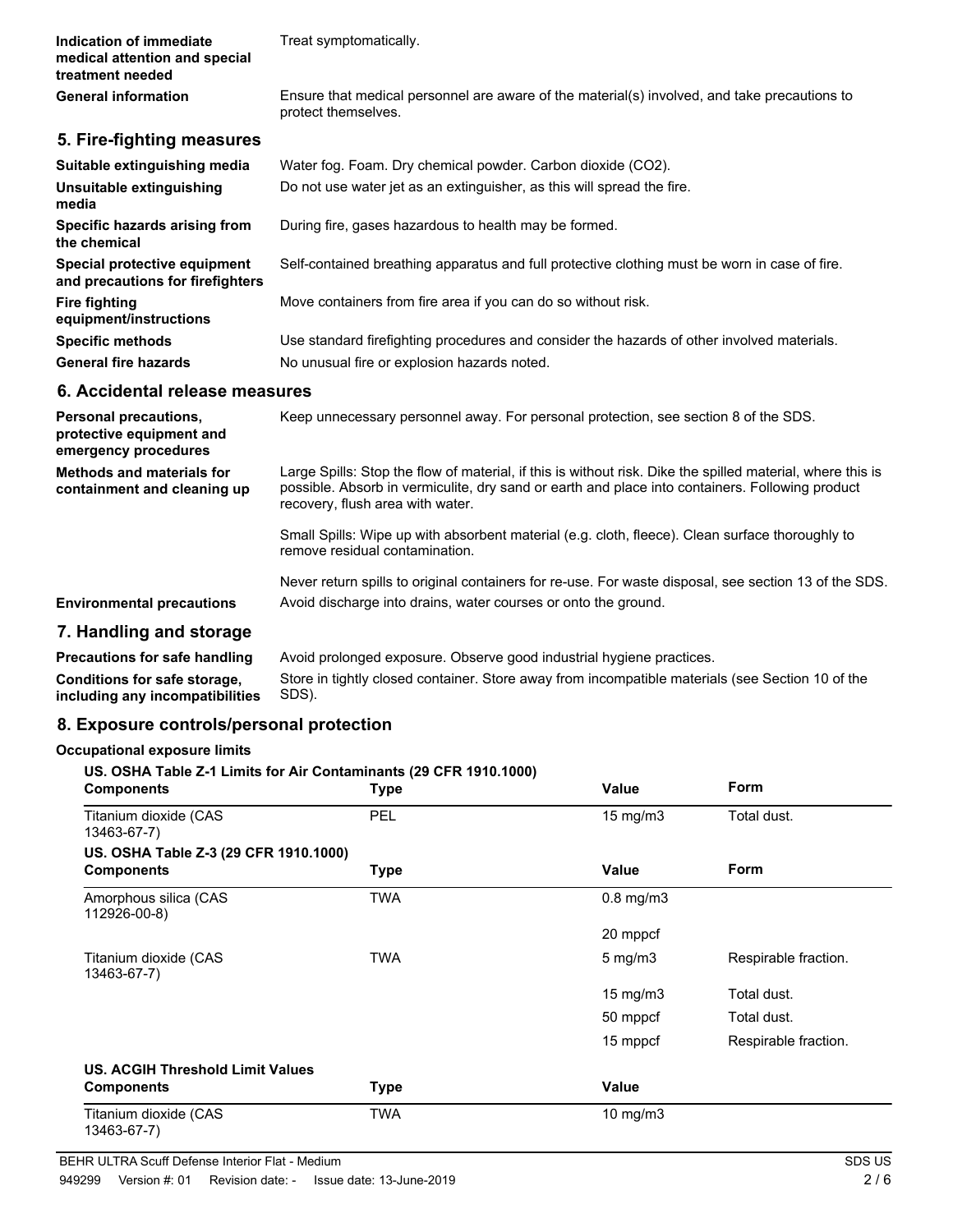| US. NIOSH: Pocket Guide to Chemical Hazards<br><b>Components</b> | Type                                                                                                                                                                                                                                                                                                                                                               | Value                                                                                                                                                                                  |
|------------------------------------------------------------------|--------------------------------------------------------------------------------------------------------------------------------------------------------------------------------------------------------------------------------------------------------------------------------------------------------------------------------------------------------------------|----------------------------------------------------------------------------------------------------------------------------------------------------------------------------------------|
| Amorphous silica (CAS<br>112926-00-8)                            | <b>TWA</b>                                                                                                                                                                                                                                                                                                                                                         | $6$ mg/m $3$                                                                                                                                                                           |
| <b>Biological limit values</b>                                   | No biological exposure limits noted for the ingredient(s).                                                                                                                                                                                                                                                                                                         |                                                                                                                                                                                        |
| <b>Appropriate engineering</b><br>controls                       | Good general ventilation should be used. Ventilation rates should be matched to conditions. If<br>applicable, use process enclosures, local exhaust ventilation, or other engineering controls to<br>maintain airborne levels below recommended exposure limits. If exposure limits have not been<br>established, maintain airborne levels to an acceptable level. |                                                                                                                                                                                        |
|                                                                  | Individual protection measures, such as personal protective equipment                                                                                                                                                                                                                                                                                              |                                                                                                                                                                                        |
| Eye/face protection                                              | Wear safety glasses with side shields (or goggles).                                                                                                                                                                                                                                                                                                                |                                                                                                                                                                                        |
| <b>Skin protection</b>                                           |                                                                                                                                                                                                                                                                                                                                                                    |                                                                                                                                                                                        |
| <b>Hand protection</b>                                           | Wear appropriate chemical resistant gloves.                                                                                                                                                                                                                                                                                                                        |                                                                                                                                                                                        |
| <b>Skin protection</b>                                           |                                                                                                                                                                                                                                                                                                                                                                    |                                                                                                                                                                                        |
| Other                                                            | Wear suitable protective clothing.                                                                                                                                                                                                                                                                                                                                 |                                                                                                                                                                                        |
| <b>Respiratory protection</b>                                    | In case of insufficient ventilation, wear suitable respiratory equipment.                                                                                                                                                                                                                                                                                          |                                                                                                                                                                                        |
| <b>Thermal hazards</b>                                           | Wear appropriate thermal protective clothing, when necessary.                                                                                                                                                                                                                                                                                                      |                                                                                                                                                                                        |
| <b>General hygiene</b><br>considerations                         | equipment to remove contaminants.                                                                                                                                                                                                                                                                                                                                  | Always observe good personal hygiene measures, such as washing after handling the material<br>and before eating, drinking, and/or smoking. Routinely wash work clothing and protective |

## **9. Physical and chemical properties**

| <b>Appearance</b>                                 |                           |  |
|---------------------------------------------------|---------------------------|--|
| <b>Physical state</b>                             | Liquid.                   |  |
| Form                                              | Liquid.                   |  |
| Color                                             | White.                    |  |
| Odor                                              | Slight.                   |  |
| Odor threshold                                    | Not available.            |  |
| рH                                                | 7 - 10                    |  |
| Melting point/freezing point                      | Not available.            |  |
| Initial boiling point and boiling<br>range        | > 99 °F (> 37.2 °C)       |  |
| <b>Flash point</b>                                | None.                     |  |
| <b>Evaporation rate</b>                           | Not available.            |  |
| Flammability (solid, gas)                         | Not applicable.           |  |
| Upper/lower flammability or explosive limits      |                           |  |
| <b>Flammability limit - lower</b><br>(%)          | Not available.            |  |
| <b>Flammability limit - upper</b><br>(%)          | Not available.            |  |
| Vapor pressure                                    | Not available.            |  |
| <b>Vapor density</b>                              | Not available.            |  |
| <b>Relative density</b>                           | Not available.            |  |
| Solubility(ies)                                   |                           |  |
| Solubility (water)                                | Not available.            |  |
| <b>Partition coefficient</b><br>(n-octanol/water) | Not available.            |  |
| <b>Auto-ignition temperature</b>                  | Not available.            |  |
| <b>Decomposition temperature</b>                  | Not available.            |  |
| <b>Viscosity</b>                                  | 50 - 140 KU (Krebs Units) |  |
| <b>Other information</b>                          |                           |  |
| <b>Density</b>                                    | 10.61 lb/gal              |  |
| <b>Explosive properties</b>                       | Not explosive.            |  |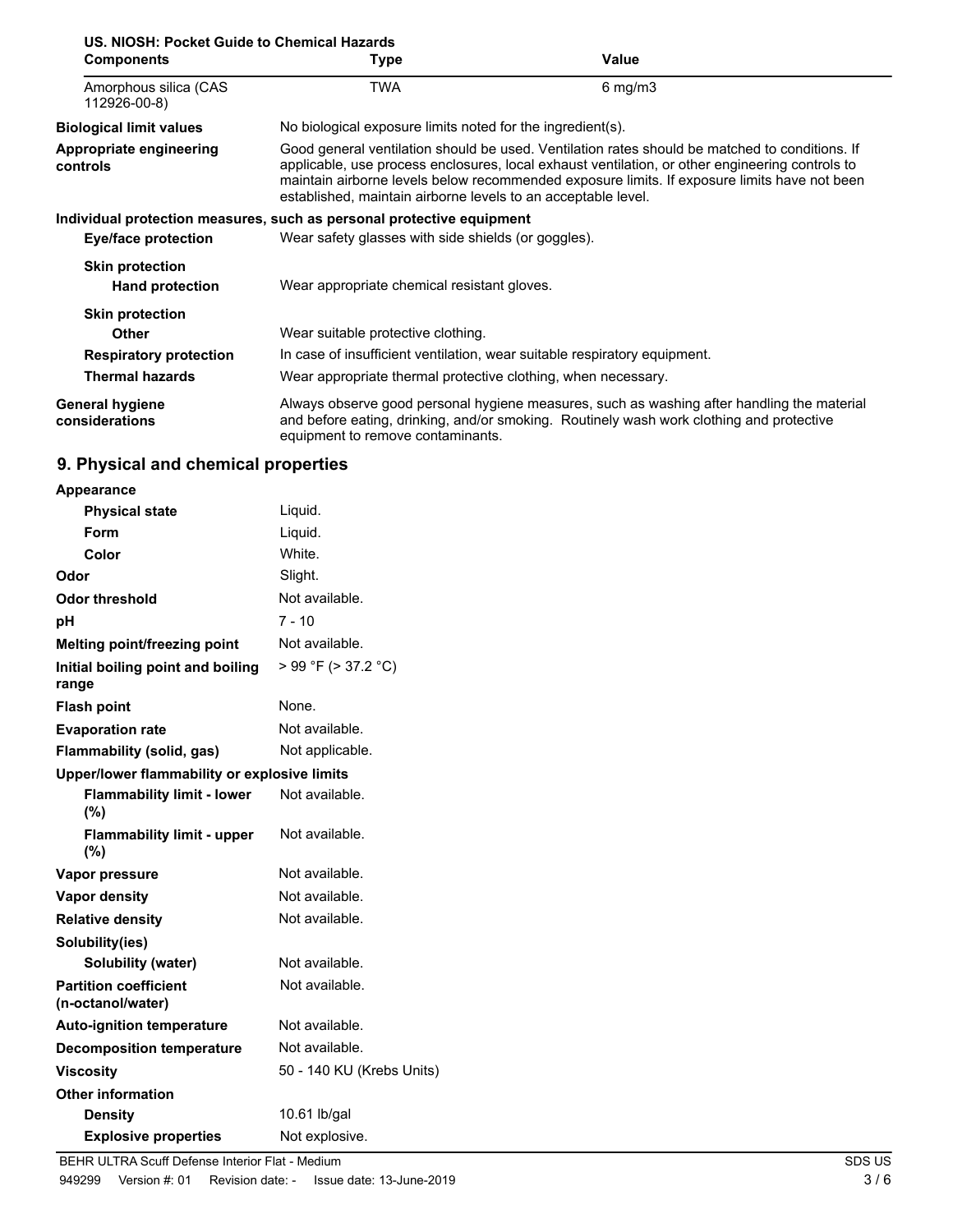| <b>Oxidizing properties</b> | Not oxidizing.    |
|-----------------------------|-------------------|
| <b>VOC</b>                  | 18 g/l (Material) |
|                             | 44 g/l (coating)  |

### **10. Stability and reactivity**

| <b>Reactivity</b>                            | The product is stable and non-reactive under normal conditions of use, storage and transport. |
|----------------------------------------------|-----------------------------------------------------------------------------------------------|
| <b>Chemical stability</b>                    | Material is stable under normal conditions.                                                   |
| <b>Possibility of hazardous</b><br>reactions | No dangerous reaction known under conditions of normal use.                                   |
| <b>Conditions to avoid</b>                   | Contact with incompatible materials.                                                          |
| Incompatible materials                       | Strong oxidizing agents.                                                                      |
| <b>Hazardous decomposition</b><br>products   | No hazardous decomposition products are known.                                                |

### **11. Toxicological information**

### **Information on likely routes of exposure**

| <b>Inhalation</b>                                                                  | Prolonged inhalation may be harmful.                     |
|------------------------------------------------------------------------------------|----------------------------------------------------------|
| <b>Skin contact</b>                                                                | No adverse effects due to skin contact are expected.     |
| Eye contact                                                                        | Direct contact with eyes may cause temporary irritation. |
| Ingestion                                                                          | Expected to be a low ingestion hazard.                   |
| Symptoms related to the<br>physical, chemical and<br>toxicological characteristics | Direct contact with eyes may cause temporary irritation. |

#### **Information on toxicological effects**

#### **Acute toxicity**

| <b>Components</b>                                                       | <b>Species</b>                                                                                                                              | <b>Test Results</b>                                                                        |
|-------------------------------------------------------------------------|---------------------------------------------------------------------------------------------------------------------------------------------|--------------------------------------------------------------------------------------------|
| Amorphous silica (CAS 112926-00-8)                                      |                                                                                                                                             |                                                                                            |
| <b>Acute</b>                                                            |                                                                                                                                             |                                                                                            |
| Dermal                                                                  |                                                                                                                                             |                                                                                            |
| LD50                                                                    | Rabbit                                                                                                                                      | > 2000 mg/kg                                                                               |
| <b>Inhalation</b>                                                       |                                                                                                                                             |                                                                                            |
| <b>LC50</b>                                                             | Rat                                                                                                                                         | $>$ 2200 mg/m <sup>3</sup> , 4 hours                                                       |
| Oral                                                                    |                                                                                                                                             |                                                                                            |
| LD50                                                                    | Rat                                                                                                                                         | > 5000 mg/kg                                                                               |
| Titanium dioxide (CAS 13463-67-7)                                       |                                                                                                                                             |                                                                                            |
| <b>Acute</b>                                                            |                                                                                                                                             |                                                                                            |
| <b>Inhalation</b>                                                       |                                                                                                                                             |                                                                                            |
| <b>LC50</b>                                                             | Rat                                                                                                                                         | 3.43 mg/l, 4 Hours                                                                         |
| Oral                                                                    |                                                                                                                                             |                                                                                            |
| LD50                                                                    | Rat                                                                                                                                         | > 5000 mg/kg                                                                               |
| <b>Skin corrosion/irritation</b>                                        | Prolonged skin contact may cause temporary irritation.                                                                                      |                                                                                            |
| Serious eye damage/eye<br>irritation                                    | Direct contact with eyes may cause temporary irritation.                                                                                    |                                                                                            |
| Respiratory or skin sensitization                                       |                                                                                                                                             |                                                                                            |
| <b>Respiratory sensitization</b>                                        | Not a respiratory sensitizer.                                                                                                               |                                                                                            |
| <b>Skin sensitization</b>                                               | This product is not expected to cause skin sensitization.                                                                                   |                                                                                            |
| Germ cell mutagenicity                                                  | No data available to indicate product or any components present at greater than 0.1% are<br>mutagenic or genotoxic.                         |                                                                                            |
| Carcinogenicity                                                         | Inhalation of titanium dioxide dust may cause cancer, however due to the physical form of the<br>product, inhalation of dust is not likely. |                                                                                            |
|                                                                         | <b>IARC Monographs. Overall Evaluation of Carcinogenicity</b>                                                                               |                                                                                            |
| Amorphous silica (CAS 112926-00-8)<br>Titanium dioxide (CAS 13463-67-7) |                                                                                                                                             | 3 Not classifiable as to carcinogenicity to humans.<br>2B Possibly carcinogenic to humans. |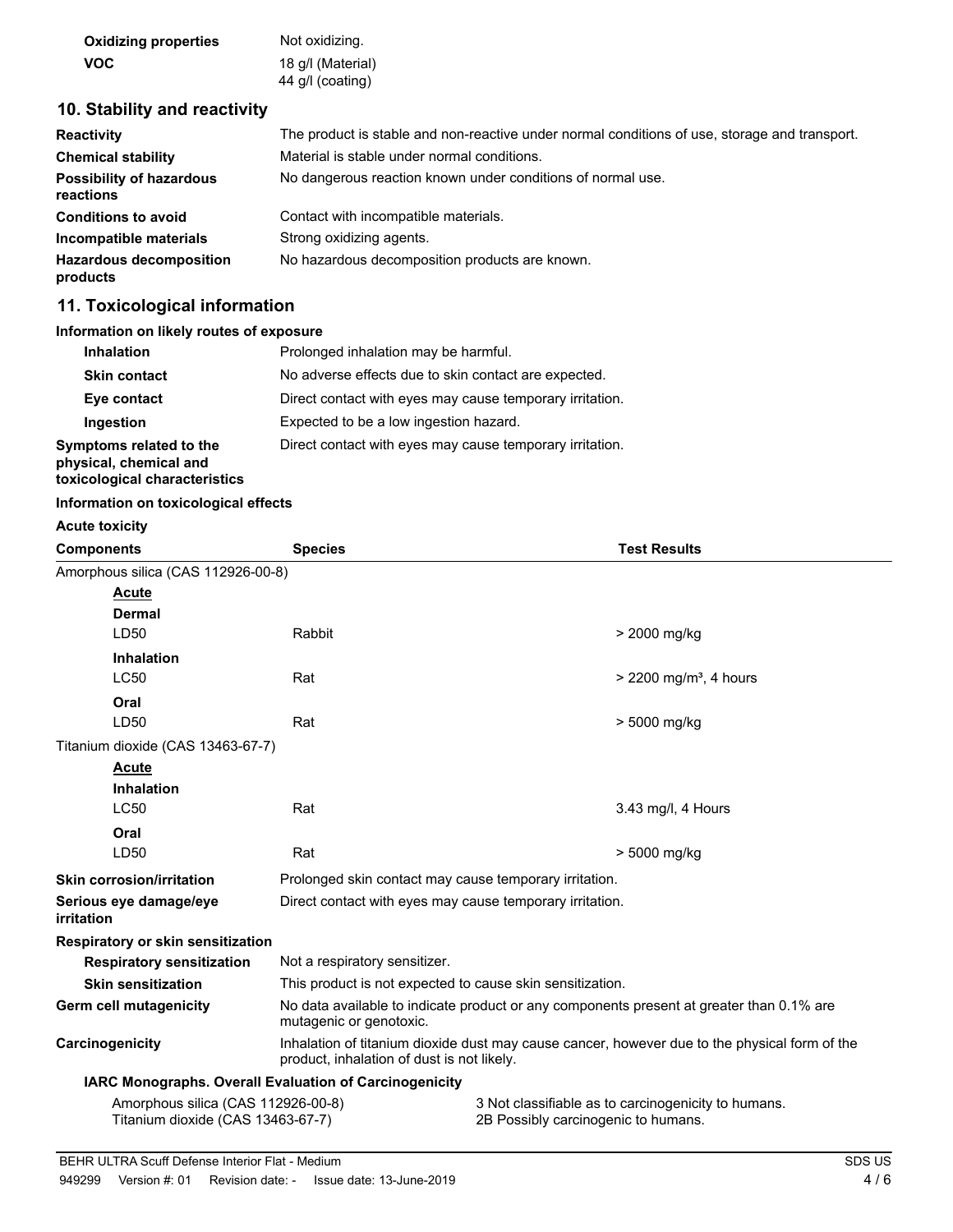| <b>NTP Report on Carcinogens</b>                      |                                                                                    |
|-------------------------------------------------------|------------------------------------------------------------------------------------|
| Not listed.                                           |                                                                                    |
|                                                       | <b>OSHA Specifically Requiated Substances (29 CFR 1910.1001-1053)</b>              |
| Not listed.                                           |                                                                                    |
| <b>Reproductive toxicity</b>                          | This product is not expected to cause reproductive or developmental effects.       |
| Specific target organ toxicity -<br>single exposure   | Not classified.                                                                    |
| Specific target organ toxicity -<br>repeated exposure | Not classified.                                                                    |
| <b>Aspiration hazard</b>                              | Not an aspiration hazard.                                                          |
| <b>Chronic effects</b>                                | Prolonged inhalation may be harmful. Prolonged exposure may cause chronic effects. |
| 12. Ecological information                            |                                                                                    |

| <b>Ecotoxicity</b>               | The product is not classified as environmentally hazardous. However, this does not exclude the<br>possibility that large or frequent spills can have a harmful or damaging effect on the environment. |
|----------------------------------|-------------------------------------------------------------------------------------------------------------------------------------------------------------------------------------------------------|
| Persistence and degradability    | No data is available on the degradability of any ingredients in the mixture.                                                                                                                          |
| <b>Bioaccumulative potential</b> | No data available.                                                                                                                                                                                    |
| Mobility in soil                 | No data available.                                                                                                                                                                                    |
| Other adverse effects            | The product contains volatile organic compounds which have a photochemical ozone creation<br>potential.                                                                                               |

### **13. Disposal considerations**

| <b>Disposal instructions</b>             | Collect and reclaim or dispose in sealed containers at licensed waste disposal site.                                                                                                                                   |
|------------------------------------------|------------------------------------------------------------------------------------------------------------------------------------------------------------------------------------------------------------------------|
| Local disposal regulations               | Dispose in accordance with all applicable regulations.                                                                                                                                                                 |
| Hazardous waste code                     | The waste code should be assigned in discussion between the user, the producer and the waste<br>disposal company.                                                                                                      |
| Waste from residues / unused<br>products | Dispose of in accordance with local regulations. Empty containers or liners may retain some<br>product residues. This material and its container must be disposed of in a safe manner (see:<br>Disposal instructions). |
| Contaminated packaging                   | Since emptied containers may retain product residue, follow label warnings even after container is<br>emptied. Empty containers should be taken to an approved waste handling site for recycling or<br>disposal.       |

### **14. Transport information**

### **DOT**

Not regulated as dangerous goods.

### **IATA**

Not regulated as dangerous goods.

### **IMDG**

Not regulated as dangerous goods.

**Transport in bulk according to** Not established. **Annex II of MARPOL 73/78 and the IBC Code**

### **15. Regulatory information**

#### This product is not known to be a "Hazardous Chemical" as defined by the OSHA Hazard Communication Standard, 29 CFR 1910.1200. **US federal regulations**

**TSCA Section 12(b) Export Notification (40 CFR 707, Subpt. D)** Not regulated. **CERCLA Hazardous Substance List (40 CFR 302.4)** Not listed. **SARA 304 Emergency release notification** Not regulated. **OSHA Specifically Regulated Substances (29 CFR 1910.1001-1053)** Not listed. **Toxic Substances Control Act (TSCA)** One or more components of the mixture are not on the TSCA 8(b) inventory or are designated "inactive".